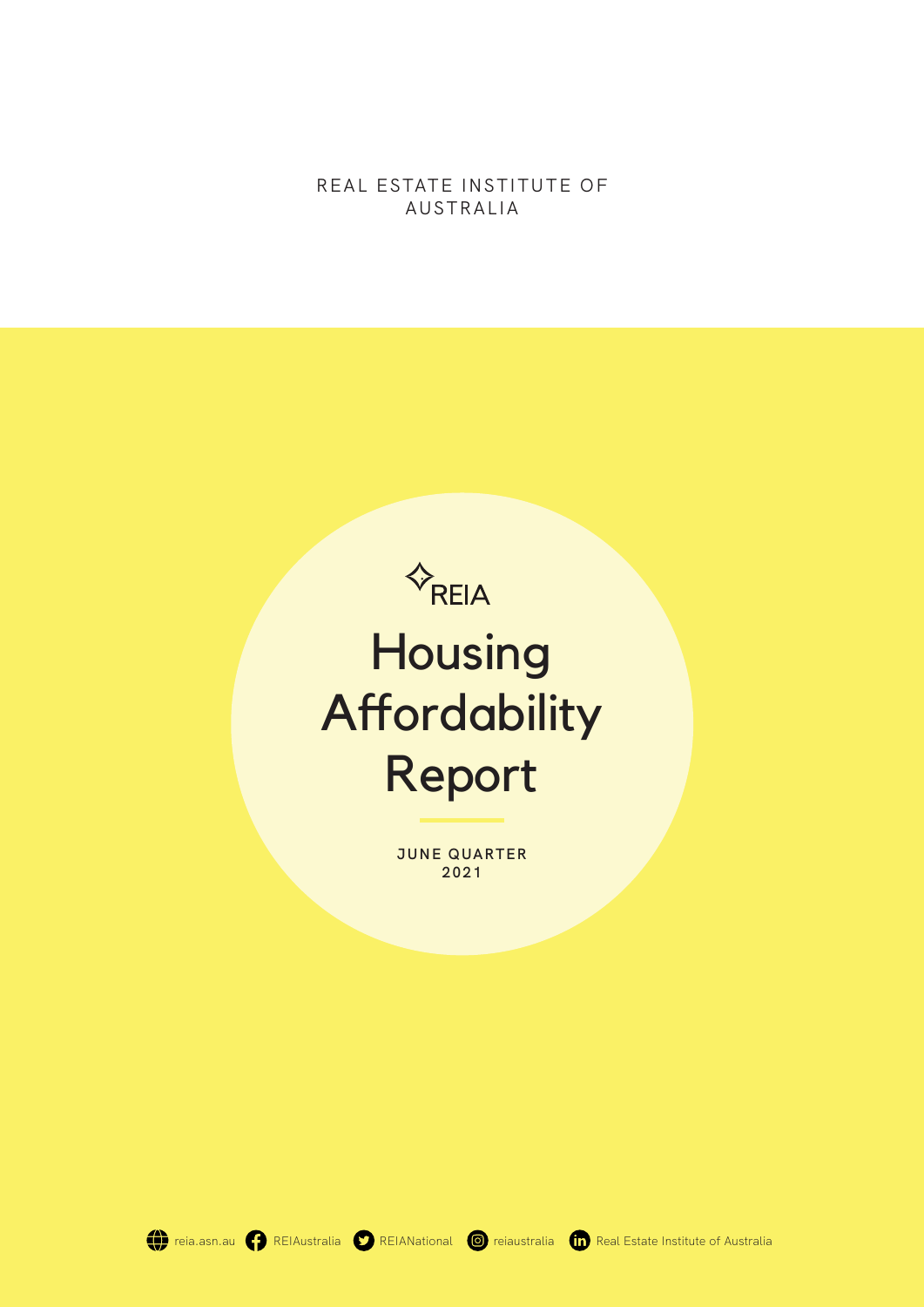# Housing affordability declined while rental affordability improved marginally in the June quarter 2021

## STATE OF THE NATION

Housing affordability has declined over the June quarter of 2021, with the proportion of income required to meet loan repayments increasing to 35.4%. This was an increase of 2.1 percentage points over the quarter, and 1.9 percentage points compared to the corresponding quarter of 2020.

Housing affordability improved over the June quarter in Tasmania and the Northern Territory, but declined in all other states and the Australian Capital Territory.

## CASH RATE

The Reserve Bank of Australia (RBA) maintained the official cash rate at 0.1% in the June quarter. The quarterly average variable standard interest rate remained stable at 4.5%. The quarterly average three-year fixed rate remained stable at 2.2%.

# FIRST HOME BUYERS

The number of first home buyers decreased to 43,226, a decrease of 1.8% during the quarter, but an increase of 59.5% over the past 12 months.

First home buyers now make up 37.2% of owner occupier dwelling commitments.

The number of first home buyers increased over the June quarter in New South Wales, Victoria and the Australian Capital Territory, but decreased in all other states and the Northern Territory. The number of first home buyers increased in all states and territories over the past 12 months. Western Australia had the largest annual increase of first home buyers (94.6%) and the Australian Capital Territory had the lowest increase (28.6%).

The average loan size to first home buyers increased to \$450,467. This was an increase of 5.8% over the quarter and an increase of 5.3% over the past twelve months.

The average loan size to first home buyers increased in all states and territories except Western Australia, Tasmania and the Northern Territory. Increases ranged from 1.8% in the Australian Capital Territory to 8.6% in New South Wales.

## LENDING TRENDS

The total number of owner occupied dwelling loans increased to 116,248, an increase of 6.4% over the June quarter, and an increase of 63.1% over the past 12 months.

The total number of loans for owner occupied dwellings decreased over the quarter in Queensland, Western Australia and Tasmania, but increased in all other states and territories. The number of loans increased in all states and territories over the past 12 months, ranging from 33.7% in the Australian Capital Territory to 106.1% in Western Australia.

Over the June quarter, the average loan size increased to \$548,323, an increase of 8.3% over the quarter and an increase of 9.6% over the past 12 months.

The average loan size increased in all states and territories with New South Wales having the highest increase of 11.2%. The average loan size increased in all states and territories over the past 12 months, ranging from 7.2% in South Australia to 14.2% in New South Wales.

*Please note: recently, the REIA revised the methodology used for calculating median family income. This has been backcast to June 1983. The new family income amounts are available on subscription on the REIA website (HLAR 4 -Median weekly family income by state and nationally from 1996).*

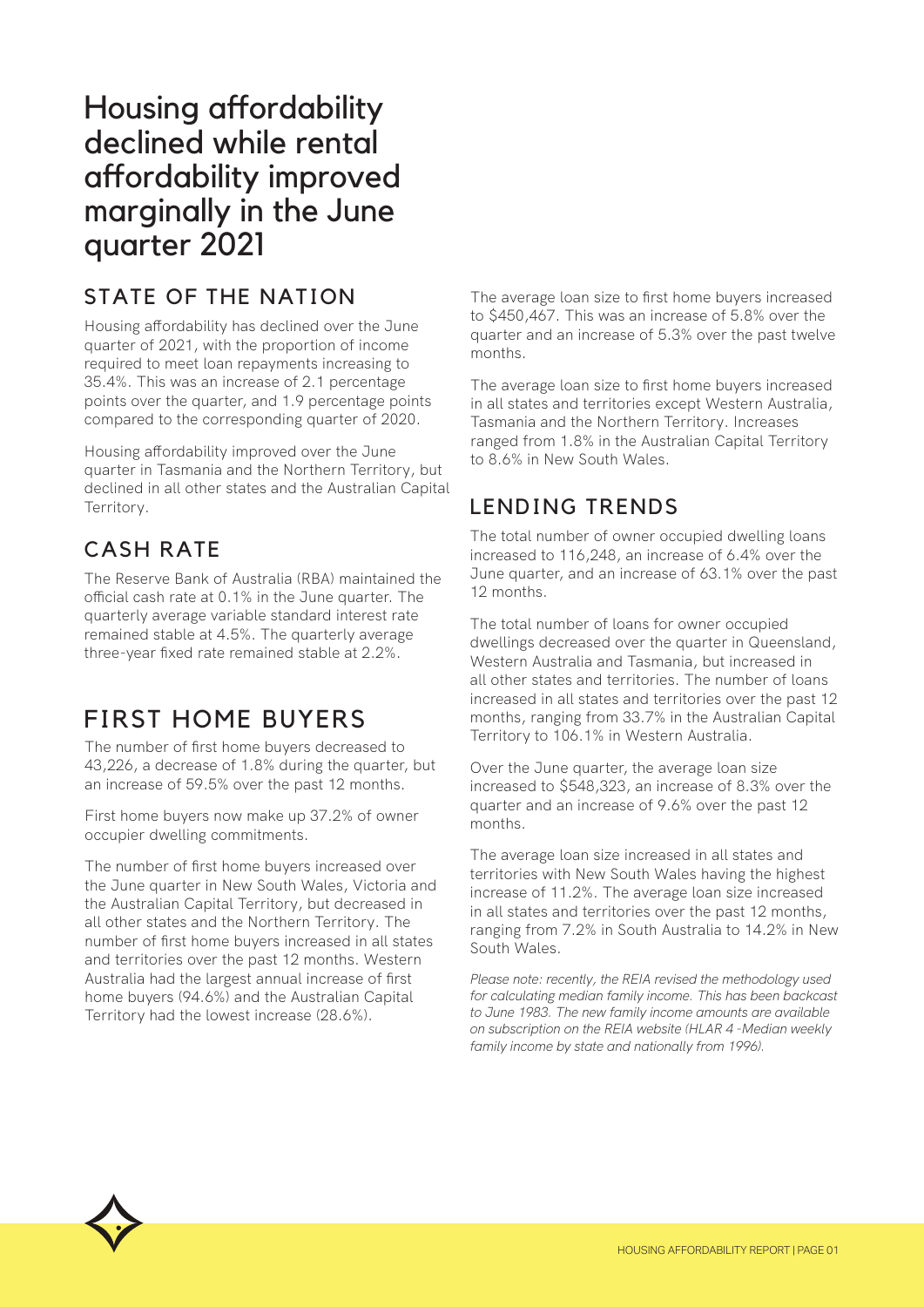



20.0% 21.4% 23.7% 19.6%

# **Quarterly Change Housing Affordability**



26.5%



25.6%

**Territory** 

29.9% 25.9% 21.5%

Australian Capital **Territory** 

26.3%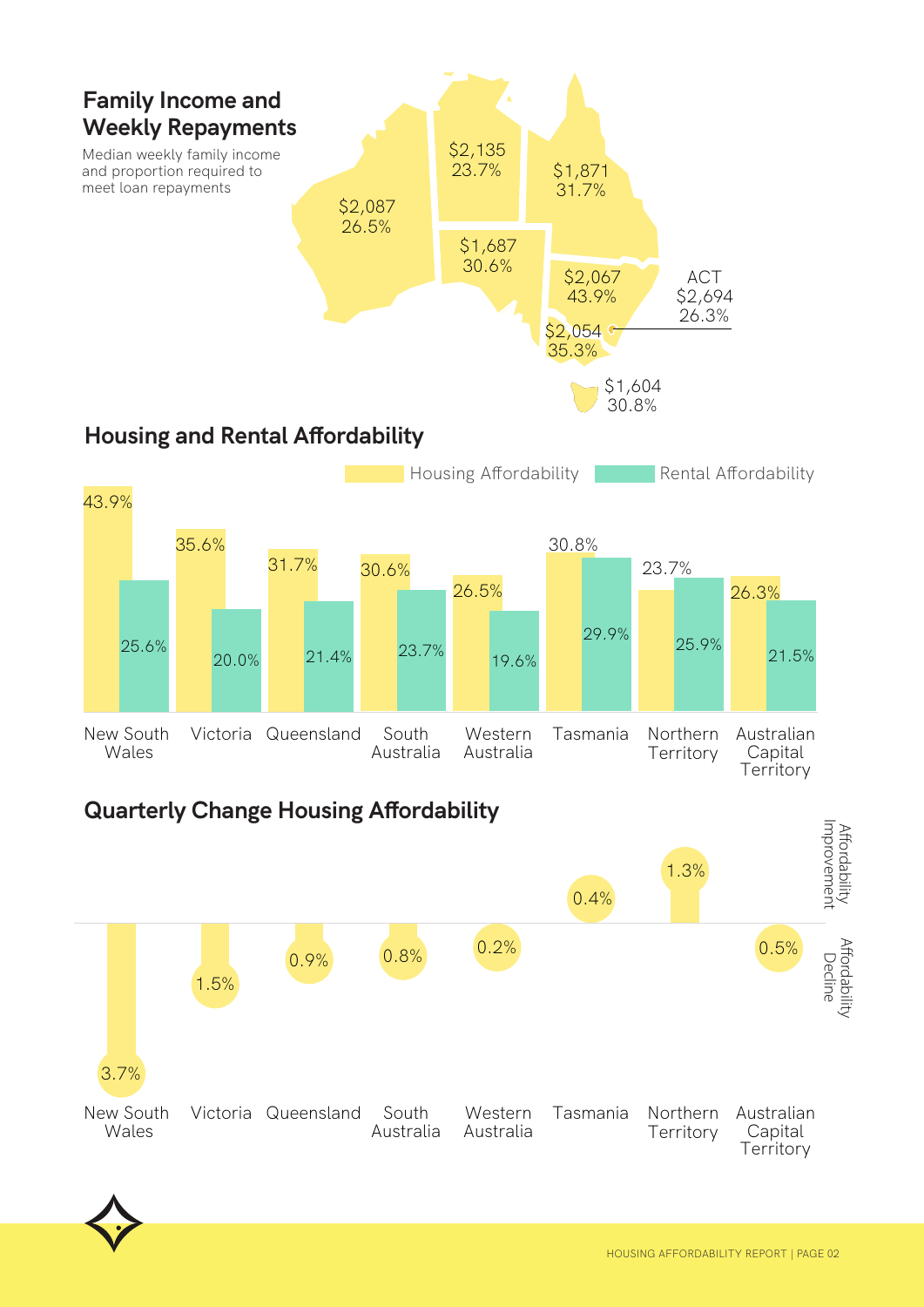## PRESIDENT'S MESSAGE



Welcome to the REIA Housing Affordability Report for the June 2021 quarter in what continues to be a rising market.

Over April – June 2021, limited properties were available for both rentals and sales with prospective tenants and buyers hotly contesting each and every home hitting the market.

From a public health viewpoint, lockdowns over April – June 2021 were of negligible impact to market activity. This included: Western Australia (6 days), Victoria (13 days), Queensland (2 days), the Northern Territory (4 days) with the Greater Sydney lockdown (5 days) starting on June 26 2021.

#### Rental Affordability

Rental affordability improved marginally across Australia by 0.3 percentage points over the quarter. Proportion of income required for rent decreased to 22.8%.

Over the quarter, rental affordability improved in New South Wales, Victoria, Queensland and South Australia and stabilised in Tasmania and the Australian Capital Territory.

Western Australia remained the most affordable place to rent with the median income to rent ratio sitting at 19%. Tasmania was the least affordable with 29.9% of median income required to meet rental commitments.

Despite prolific media headlines about availability and cost of private rentals, affordability of rent to median income remains by and large constant and this should be reflected in State and Federal Government housing policy settings.

#### Housing Affordability

House sales continued to record premiums over the quarter and this was reflected in affordability.

The weighted average capital city median house price increased to \$913,946 and average loans size increased 8.3%.

Income required to meet loan repayments rose to 35.4% or 2.1 percentage points, and increased 1.9 percentage points compared to the same quarter of 2020.

Housing affordability improved over the June quarter in Tasmania and the Northern Territory, but declined in all other states and the Australian Capital Territory.

New South Wales had the largest increase of home loans at 11.1% which was \$70,311 higher than last quarter.

#### First Home Buyers

First home buyers decreased to 43,226 or 1.8% during the quarter, this is still a huge increase of 59.5% over the past 12 months.

The number of first home buyers increased over the June quarter in New South Wales, Victoria and the Australian Capital Territory, but decreased in all other states and the Northern Territory.

Victoria welcomed the highest number of first home buyers at 13,717.

REIA has also included a new Rent Buy Differential as a measure of overall affordability in HAR.

#### Looking ahead

As we enter spring selling season, half of Australians are living under lockdown conditions and Australia has only just narrowly missed a technical recession.

REIA's next Housing Affordability Report will canvas the full impact of these political, public health and economic conditions on renters and home buyers alike.

#### **Adrian Kelly President Real Estate Institute of Australia**

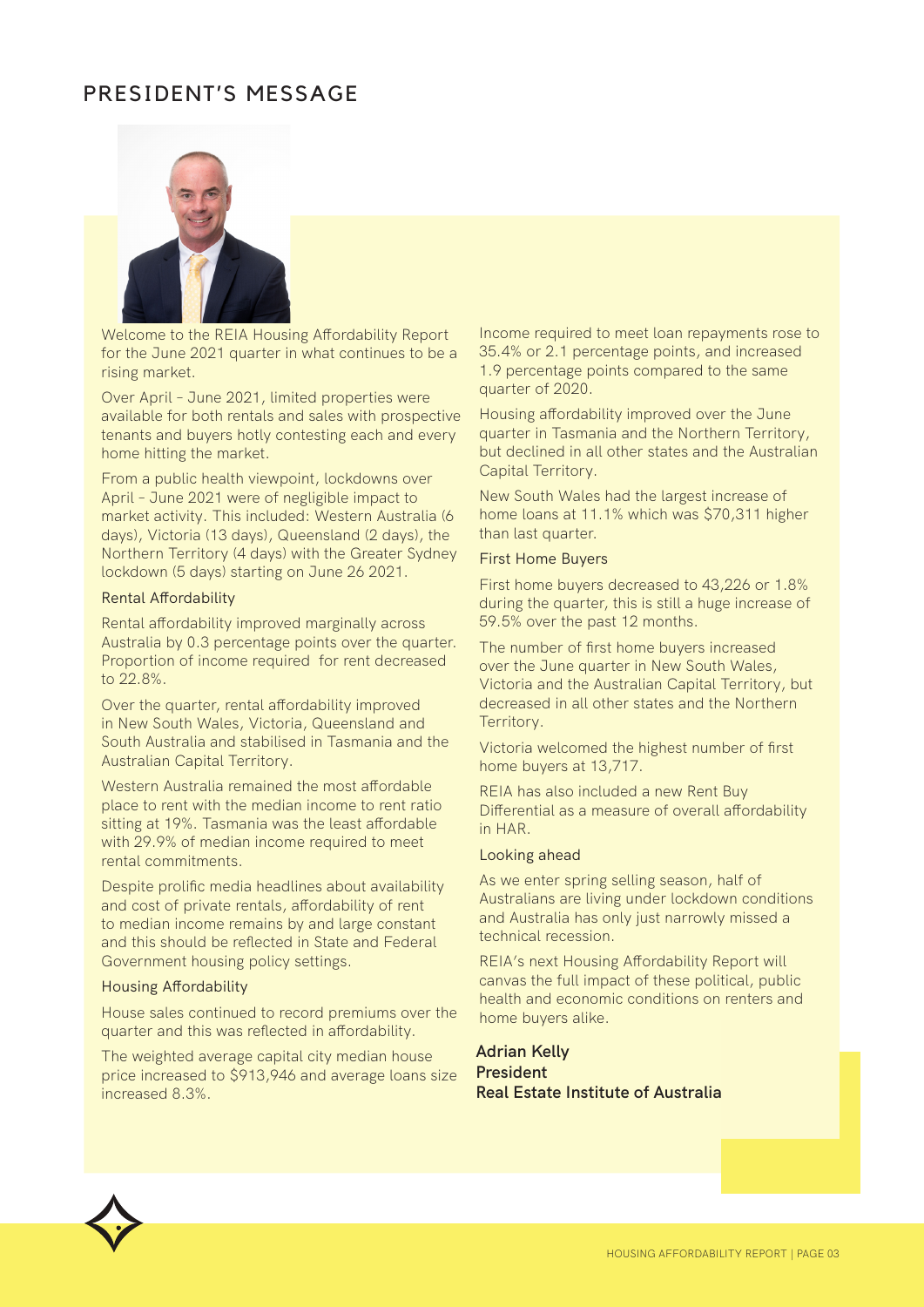## HOUSING AFFORDABILITY





Quarterly Decline Annual Decline **Quarterly** 

## THE NATIONAL SNAPSHOT

#### **Proportion of family income required to meet loan repayments**

Table 1 shows the proportion of family income needed to meet loan repayments.

#### Table 1: Proportion of family income needed to meet loan repayments

|            | Jun Qtr<br>2021 | Mar Qtr<br>2020 | Jun Qtr<br>2020 |
|------------|-----------------|-----------------|-----------------|
| <b>NSW</b> | 43.9%           | 40.2%           | 39.8%           |
| <b>VIC</b> | 35.6%           | 34.1%           | 34.3%           |
| QLD        | 31.7%           | 30.8%           | 29.7%           |
| <b>SA</b>  | 30.6%           | 29.8%           | 29.5%           |
| <b>WA</b>  | 26.5%           | 26.3%           | 25.4%           |
| <b>TAS</b> | 30.8%           | 31.2%           | 29.0%           |
| <b>NT</b>  | 23.7%           | 25.0%           | 22.0%           |
| <b>ACT</b> | 26.3%           | 25.8%           | 24.9%           |
| AUS        | 35.4%           | 33.3%           | 33.5%           |

**Chart 1** shows the movement in the proportion of family income required to meet average home loan repayments since the June quarter of 2001.

**Chart 2** shows the movement in rental affordability.

## RENTAL AFFORDABILITY





Improvement

**Chart 1:** Proportion of family income required to meet average loan repayments



**Chart 2 :** Proportion of family income required to meet average rent payments



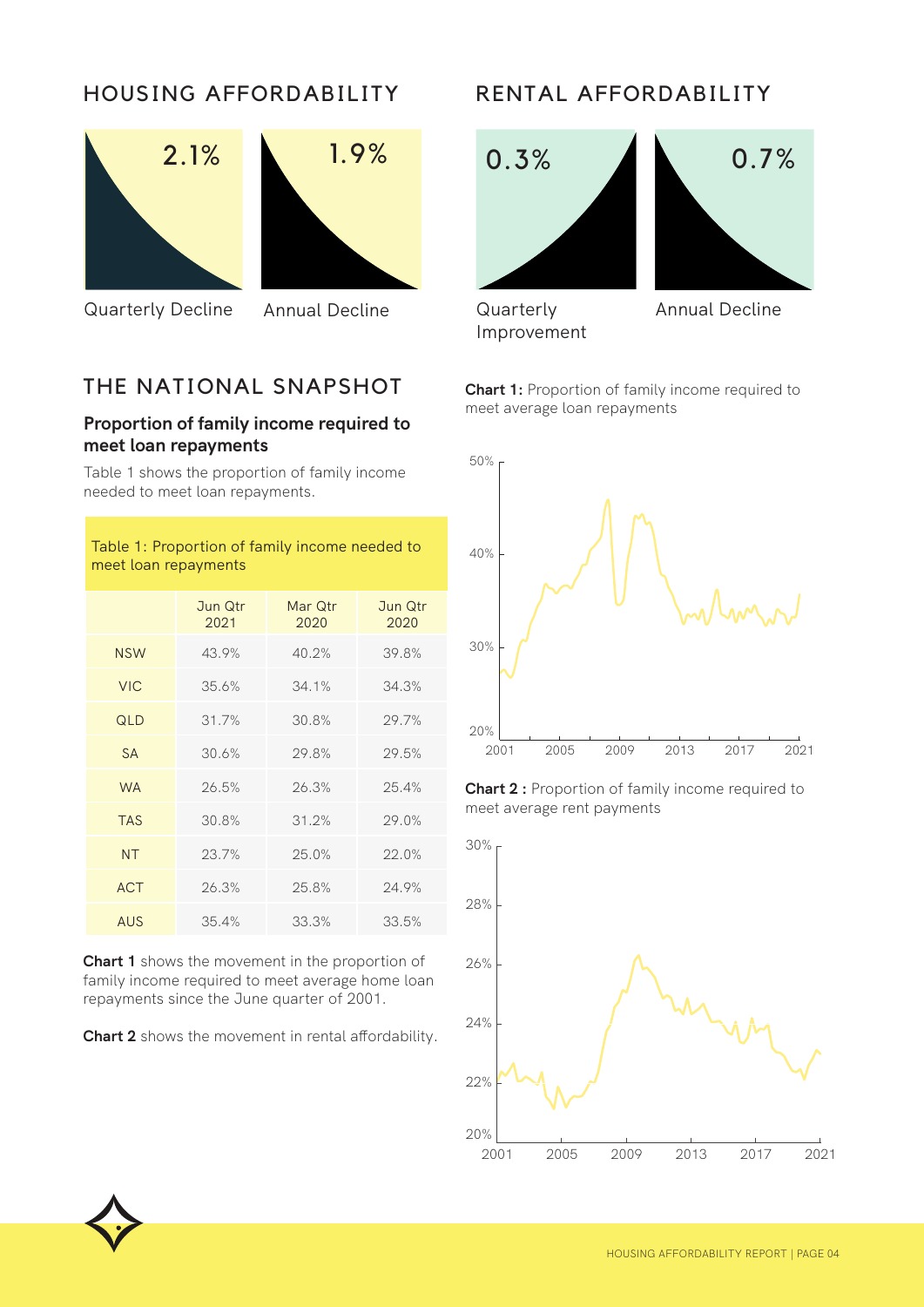#### **Rental Affordability**

The Australian weighted average median rent for three-bedroom houses is calculated using Census data and median rents published in REIA Real Estate Market Facts.

Rental affordability improved in the June quarter of 2021, with the proportion of income required to meet median rent decreasing to 22.8%. This was a decrease of 0.3 percentage points over the quarter, but an increase of 0.7 percentage points over the past 12 months.

Over the quarter, rental affordability improved in New South Wales, Victoria, Queensland and South Australia, remained stable in Tasmania and the Australian Capital Territory but declined in Western Australia and the Northern Territory.

The least affordable state or territory in which to rent a property was Tasmania, where the proportion of income required to meet median rent was 29.9%. This was 7.1 percentage points higher than the national average. Western Australia remained the most affordable, despite the proportion of income required to meet median rent increasing to 19.6%.

Table 2 shows rental affordability expressed as the proportion of median weekly family income required to meet weekly rent for a three bedroom house.

#### **First Home Buyers**

The number of first home buyers decreased to 43,226, a decrease of 1.8% during the quarter, but an increase of 59.5% compared to the June quarter of 2020.

The average loan size to first home buyers increased to \$450,467, an increase of 5.8% over the quarter and an increase of 5.3% over the past twelve months.

First home buyers accounted for 37.2% of the owner occupier dwelling market.

Please note, owner occupier first home buyers includes those purchasing residential land.

**Chart 3a** shows first home dwelling commitments as a share of all dwellings financed from the June quarter of 2011 to the June quarter of 2021. **Chart 3b** shows the difference in average owner occupied dwelling loans for first home buyers and all new loans.

#### Table 2: Proportion of family income needed to meet rent payments

|            | Jun Qtr<br>2021 | Dec Qtr<br>2020 | Jun Qtr<br>2020 |
|------------|-----------------|-----------------|-----------------|
| <b>NSW</b> | 25.6%           | 26.1%           | 25.0%           |
| <b>VIC</b> | 20.0%           | 20.4%           | 20.4%           |
| QLD        | 21.4%           | 21.8%           | 21.0%           |
| <b>SA</b>  | 23.7%           | 24.1%           | 22.1%           |
| <b>WA</b>  | 19.6%           | 19.5%           | 16.9%           |
| <b>TAS</b> | 29.9%           | 29.9%           | 28.0%           |
| <b>NT</b>  | 25.9%           | 25.6%           | 21.5%           |
| <b>ACT</b> | 21.5%           | 21.5%           | 20.8%           |
| AUS        | 22.8%           | 23.1%           | 22.1%           |

#### **Fast Facts**

Proportion of family income to meet

|                      | Jun 2021 | Mar 2021 | Jun 2020 |
|----------------------|----------|----------|----------|
| Home loan repayments | $35.4\%$ | 33.3%    | 33.5%    |
| Rent Repayments      | 22.8%    | 23.1%    | 22.1%    |

50% **Chart 3a:** First home buyers' share of dwellings financed



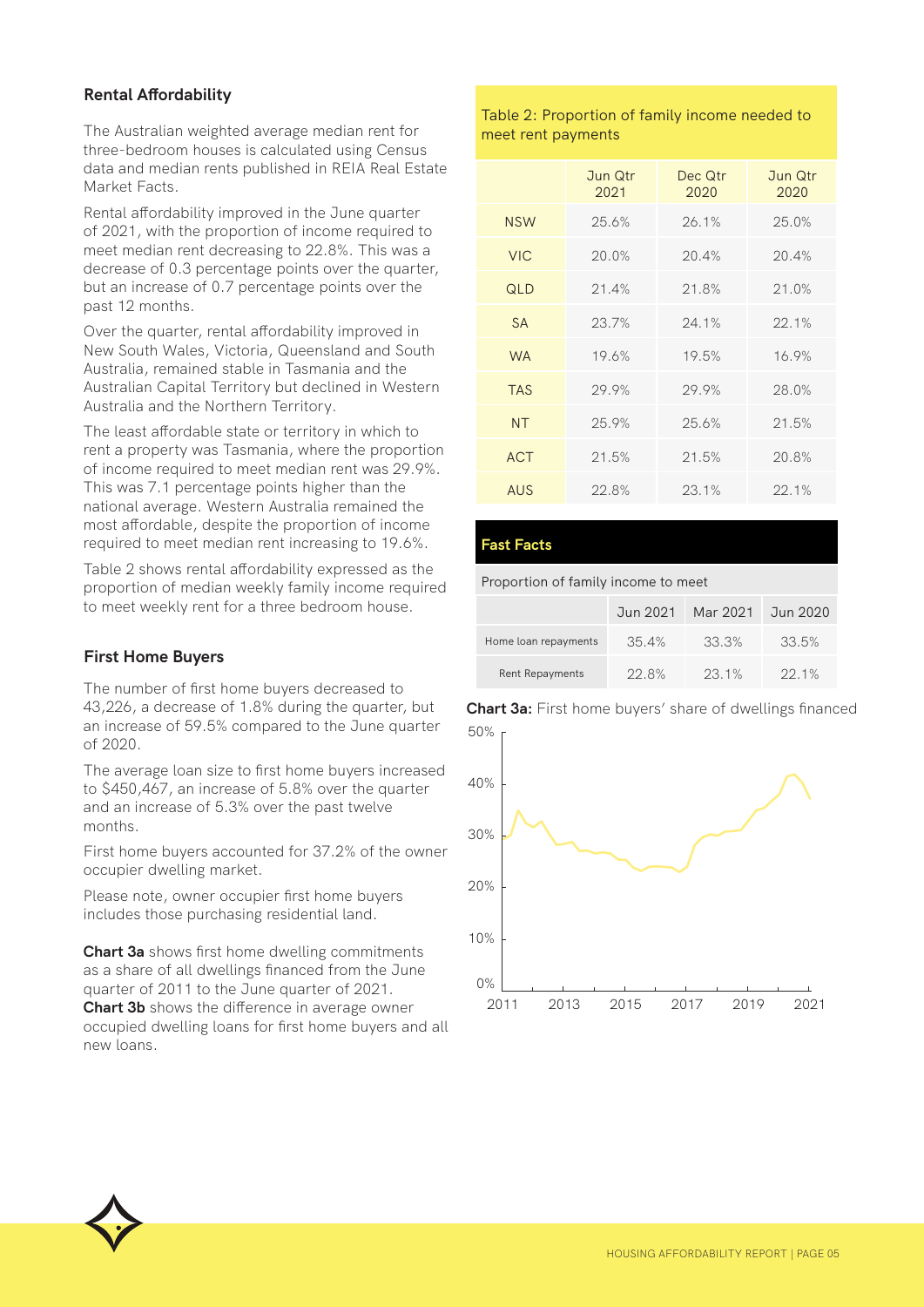**Chart 3b:** Average home loans for first home buyers and all new buyers (\$000s)



#### **Factors influencing home loan affordability**

- The amount to be borrowed reflects the price of the property being purchased and the borrower's equity situation.
- The average loan repayment is determined by the size of the loan, interest rates, and the period of the loan.
- The ability to repay the mortgage depends upon the family income.

**Chart 4** shows the relationship between the Australian weighted average median house price, median weekly family income, and average loan size.



#### **Median House Prices**

The weighted average capital city median house price increased to \$913,946. This was an increase of 4.5% over the June quarter and an increase of 18.4% over the past twelve months.

Detailed data on median prices for houses and other dwellings is available in the REIA Real Estate Market Facts publication, which will be released on September 15, 2021.

#### **Median family income and average monthly loan repayments**

The national median weekly family income increased to \$1,989. This was an increase of 1.8% during the June quarter, and an increase of 3.8% over the past 12 months.

The average monthly loan repayment increased to \$3,054 during the June quarter of 2021. This was an increase of 8.3% over the quarter, and an increase of 9.6% over the past 12 months.

The proportion of family income required to meet loan repayments increased to 35.4% during the June quarter of 2021. This was an increase of 2.1 percentage points over the previous quarter, and 1.9 percentage points over the past year.

#### **Average loan (all borrowers)**

The total number of loans increased to 116,248. This was an increase of 6.4% over the quarter, and an increase of 63.1% over the past year.

The average loan size increased to \$548,323. This was an increase of 8.3% over the June quarter, and an increase of 9.6% over the past year.

The rent buy differential shows the difference in affordability between median rent and average mortgage repayments, as a proportion of family income.

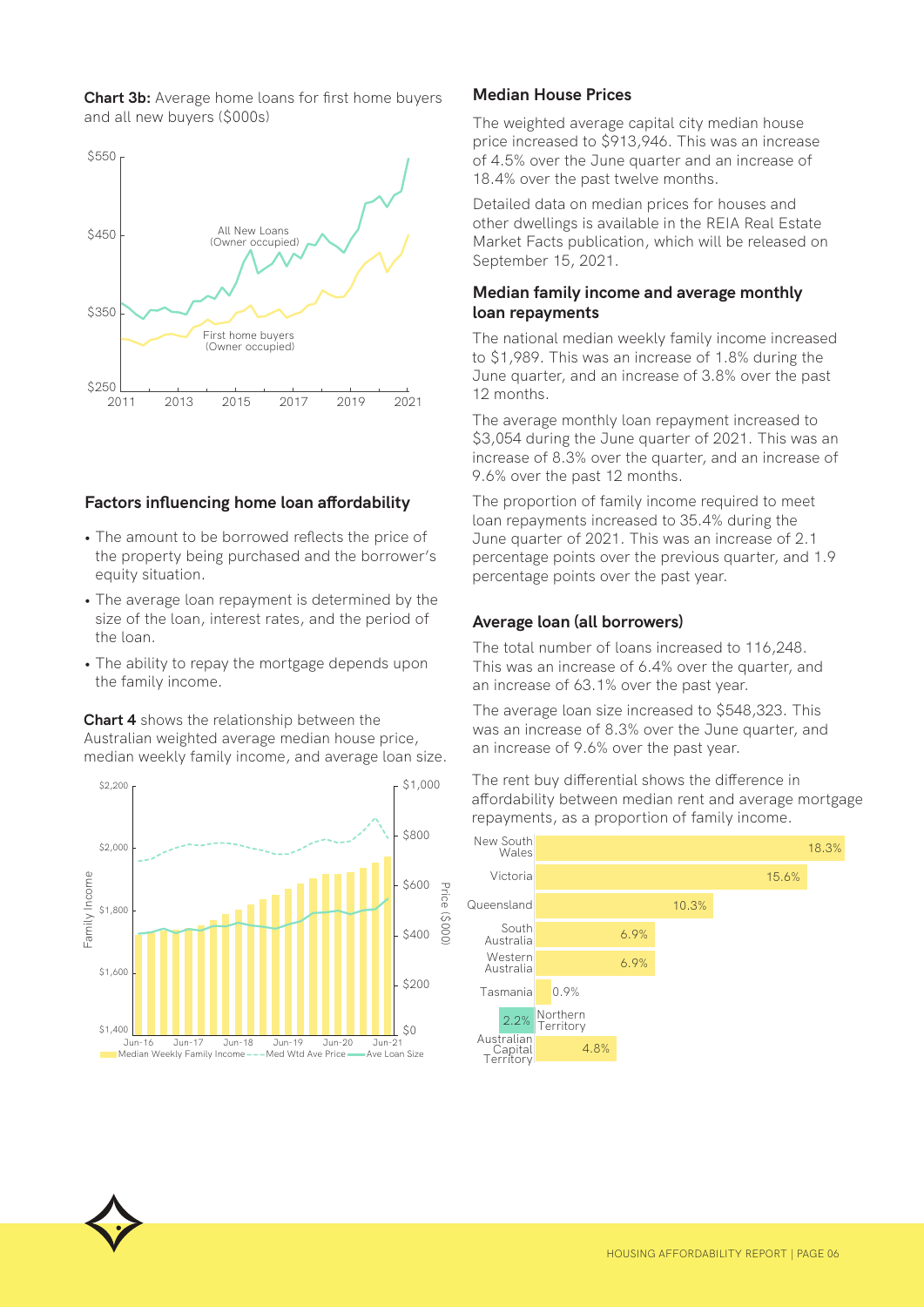#### **Interest Rates**

The Reserve Bank of Australia (RBA) maintained the official cash rate at 0.1% in the June quarter. The gap between variable and three-year fixed rates was 2.3 percentage points. The June quarterly average variable standard interest rate remained stable at 4.5% over the quarter. The quarterly average threeyear fixed rate remained stable at 2.2% during the quarter.

Average quarterly variable interest rates were:

**Banks:** 4.5%, remaining stable over the previous quarter.

**Permanent Building Societies:** 4.1%, remaining stable over the previous quarter.

**Other lenders:** 2.4%, remaining stable over the previous quarter.

The average fixed (3 year) interest rates were:

**Banks:** 2.2%, remaining stable over the previous quarter.

**Permanent Building Societies:** 2.2% remaining stable over the previous quarter.

**Other lenders:** 2.2%, remaining stable over the previous quarter.

**Chart 5** shows the movement of the RBA cash rate, the quarterly average standard variable rate, and the quarterly average 3 year fixed rate over the last five years.

#### **Chart 5 Quarterly Interest Rates**



#### **The Home Loan Affordability Indicator**

The Home Loan Affordability Indicator (HLAI) is the ratio of median family income to average loan repayments. An increasing value reflects improving affordability of housing loans.

Table 3 shows the HLAI for Australia and each state and territory for the June quarter of 2021. The June quarter is compared with the preceding quarter and the corresponding quarter of 2020.

Percentage changes are shown in Table 4.

Table 3: Home Loan Affordability Indicator

A long-term series of the quarterly movements in the HLAI is shown in Chart 6.

|            | Jun Qtr<br>2021 | Mar Qtr<br>2020 | Jun Qtr<br>2020 |
|------------|-----------------|-----------------|-----------------|
| <b>NSW</b> | 22.8            | 24.9            | 25.2            |
| <b>VIC</b> | 28.1            | 29.3            | 29.2            |
| QLD        | 31.6            | 32.4            | 33.7            |
| <b>SA</b>  | 32.7            | 33.5            | 33.9            |
| <b>WA</b>  | 37.7            | 38.1            | 39.4            |
| <b>TAS</b> | 32.5            | 32.1            | 34.5            |
| <b>NT</b>  | 42.2            | 40.1            | 45.4            |
| <b>ACT</b> | 38.0            | 38.7            | 40.2            |
| AUS        | 28.2            | 30.0            | 29.8            |

#### Table 4: Percentage change in HLAI

|            | <b>Mar Qtr 2021</b> | <b>Jun Qtr 2020</b> |
|------------|---------------------|---------------------|
| <b>NSW</b> | $-8.4%$             | $-9.5%$             |
| <b>VIC</b> | $-4.1\%$            | $-3.8%$             |
| QLD        | $-2.5%$             | $-6.2%$             |
| <b>SA</b>  | $-2.4%$             | $-3.5%$             |
| <b>WA</b>  | $-1.0%$             | $-4.3%$             |
| <b>TAS</b> | 1.2%                | $-5.8%$             |
| <b>NT</b>  | 5.2%                | $-7.0%$             |
| <b>ACT</b> | $-1.8%$             | $-5.5%$             |
| <b>AUS</b> | $-6.0%$             | $-5.4%$             |

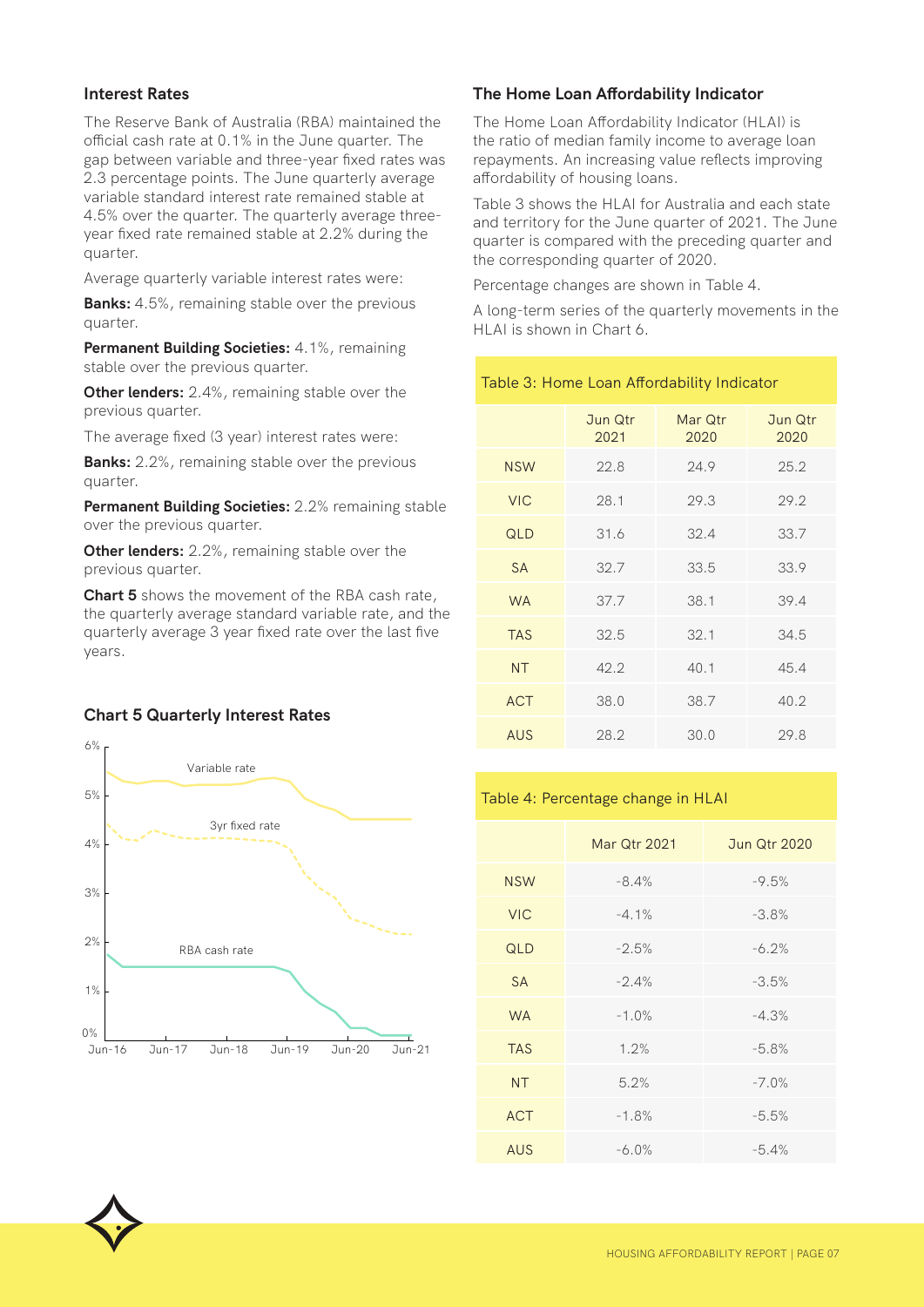**Chart 6 Home loan affordability indicator over time**



#### **Chart 7 Australian rent and CPI**



A long-term series of the quarterly movements in the Australian CPI and the weighed average median three bedroom house rent for the eight Australian capital cities are shown in Chart 7.

|  | Table 5: Australia |  |
|--|--------------------|--|
|  |                    |  |

|                                                                              | Jun<br>2021 | Mar<br>2021 | Jun<br>2020 |
|------------------------------------------------------------------------------|-------------|-------------|-------------|
| Home Loan Affordability<br>Indicator (HLAI)                                  | 28.2        | 30.0        | 29.8        |
| Average HLAI since<br>March quarter 1996                                     | 30.1        | 30.1        | 30.1        |
| Proportion of family income<br>devoted to meeting average<br>loan repayments | 35.4%       | 33.3%       | 33.5%       |
| Proportion of family income<br>devoted to meeting<br>median rents            | 22.8%       | 23.1%       | 22.1%       |
| Median weekly family income                                                  | \$1,989     | \$1,954     | \$1,917     |
| Average monthly loan<br>repayment                                            | \$3,054     | \$2,820     | \$2,786     |
| Average loan                                                                 | \$548,323   | \$506,340   | \$500,219   |
| Total number of loans                                                        | 116,248     | 109,252     | 71,255      |
| Number of loans to<br>first home buyers                                      | 43,226      | 44,007      | 27,096      |
| Average first home buyer loan                                                | \$450,467   | \$425,875   | \$427,964   |
| <b>Banks</b>                                                                 |             |             |             |
| Standard variable interest rate                                              | 4.5%        | 4.5%        | 4.5%        |
| <b>Fixed interest rate</b>                                                   | 2.2%        | 2.2%        | 2.5%        |
| <b>Building Societies</b>                                                    |             |             |             |
| Standard variable interest rate                                              | 4.1%        | 4.1%        | 4.1%        |
| <b>Fixed interest rate</b>                                                   | 2.2%        | 2.2%        | 2.5%        |
| <b>Other Lenders</b>                                                         |             |             |             |
| Standard variable interest rate                                              | 2.4%        | 2.4%        | 2.6%        |
| <b>Fixed interest rate</b>                                                   | 2.2%        | 2.2%        | 2.4%        |
| Percentage Change                                                            | HLAI        | <b>CPI</b>  |             |
| Since previous quarter                                                       | -6.0%       | 0.8%        |             |
| Since corresponding<br>quarter last year                                     | -5.4%       | 3.8%        |             |

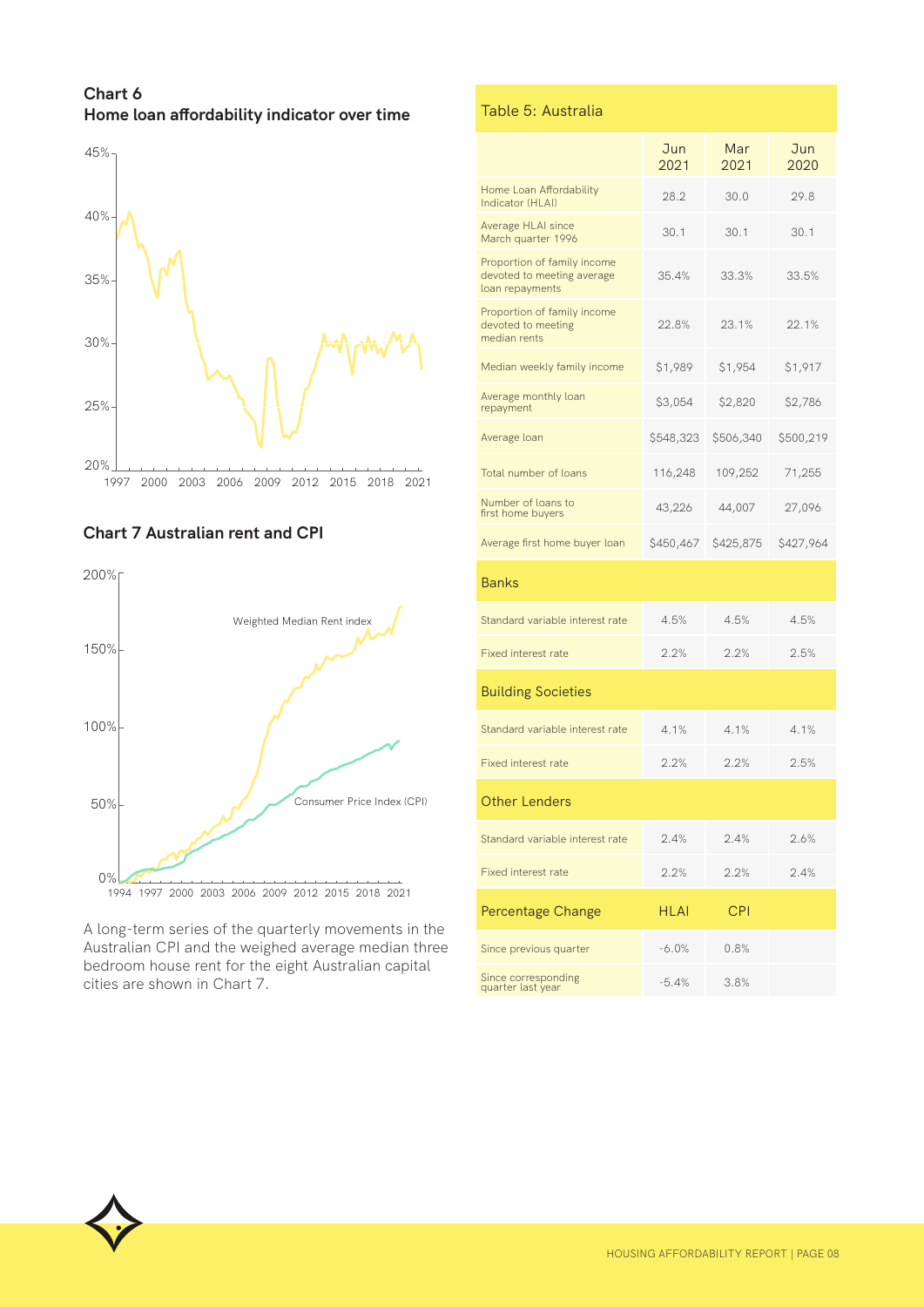## NEW SOUTH WALES

**Chart 8 New South Wales affordability**



**Chart 9 Median rents in Sydney**



Housing affordability declined in New South Wales over the quarter and over the year. The proportion of family income devoted to meeting average loan repayments increased to 43.9% over the quarter. This was an increase of 3.7 percentage points over the quarter and 4.1 percentage points over the year.

Rental affordability in New South Wales improved over the quarter. The proportion of family income required to meet median rent decreased to 25.6%, a decrease of 0.5 percentage points over the quarter.

#### Table 6: New South Wales

|                                                                              | <b>Jun</b><br>2021 | Mar<br>2021 | Jun<br>2020 |
|------------------------------------------------------------------------------|--------------------|-------------|-------------|
| Home Loan Affordability<br>Indicator (HI AI)                                 | 22.8               | 24.9        | 25.2        |
| Average HLAI since<br>March quarter 1996                                     | 25.8               | 25.9        | 25.9        |
| Proportion of family income<br>devoted to meeting average<br>loan repayments | 43.9%              | 40.2%       | 39.8%       |
| Proportion of family income<br>devoted to meeting<br>median rents            | 25.6%              | 26.1%       | 25.0%       |
| Median weekly family income                                                  | \$2,067            | \$2,033     | \$1,998     |
| Average monthly loan<br>repayment                                            | \$3,930            | \$3,539     | \$3,441     |
| Average loan                                                                 | \$705,658          | \$635,347   | \$617,862   |
| Total number of loans                                                        | 30,453             | 25,937      | 19,964      |
| Number of loans to<br>first home buyers                                      | 10,228             | 9,197       | 6,838       |
| Average first home buyer loan                                                | \$557,724          | \$513,733   | \$513,498   |

However, over the past year, rental affordability declined. The proportion of family income required to meet rental payments increased by 0.6 percentage points.

The number of loans to first home buyers in New South Wales increased to 10,228. This was an increase of 11.2% over the quarter and an increase of 49.6% over the past year. Of the total number of Australian first home buyers who purchased during the June quarter, 23.7% were from New South Wales. First home buyers made up 33.6% of the state's owner-occupier market. In the June quarter of 2021, the average loan to first home buyers increased to \$557,724. This was an increase of 8.6% over the quarter, and an increase of 8.6% over the past year.

The total number of loans increased to 30,453. This was an increase of 17.4% during the quarter, and an increase of 52.5% over the past year. The average loan size increased to \$705,658. This was an increase of 11.1% over the quarter, and an increase of 14.2% over the past year.

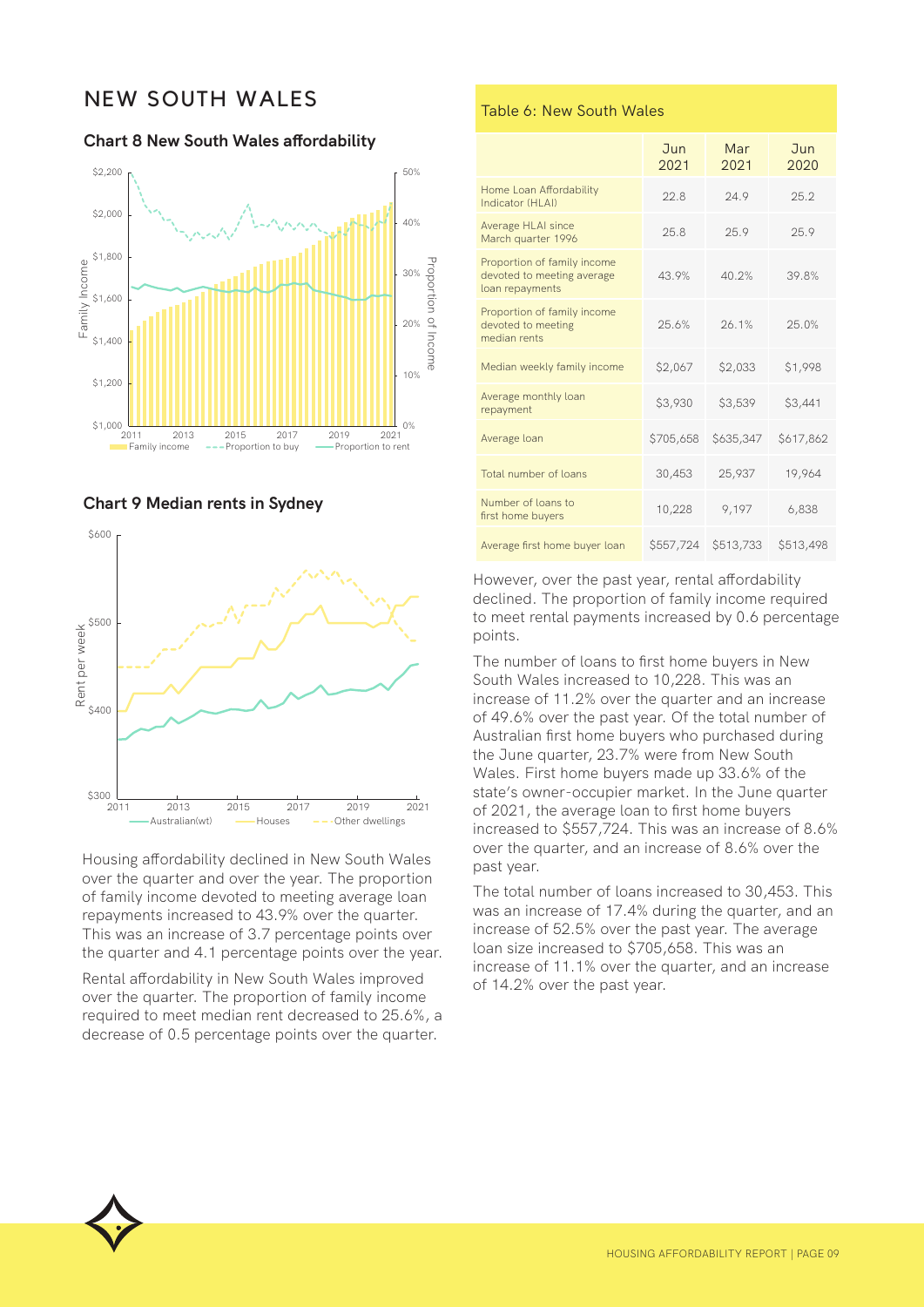## VICTORIA

#### **Chart 10 Victoria affordability**







Housing affordability declined in Victoria over the quarter and over the year. The proportion of family income devoted to meeting average loan repayments increased to 35.6% over the quarter. This was an increase of 1.5 percentage points over the quarter and 1.3 percentage points over the year.

Rental affordability in Victoria improved over the quarter and over the year. The proportion of family income required to meet median rent decreased to 20.0%, a decrease of 0.4 percentage points over the quarter, and 0.4 percentage points over the year.

#### Table 7: Victoria

|                                                                              | $J$ <sub>un</sub><br>2021 | Mar<br>2021 | Jun<br>2020 |
|------------------------------------------------------------------------------|---------------------------|-------------|-------------|
| Home Loan Affordability<br>Indicator (HI AI)                                 | 28.1                      | 29.3        | 29.2        |
| Average HLAI since<br>March quarter 1996                                     | 30.5                      | 30.5        | 30.5        |
| Proportion of family income<br>devoted to meeting average<br>loan repayments | 35.6%                     | 34.1%       | 34.3%       |
| Proportion of family income<br>devoted to meeting<br>median rents            | 20.0%                     | 20.4%       | 20.4%       |
| Median weekly family income                                                  | \$2,054                   | \$2,014     | \$1,964     |
| Average monthly loan<br>repayment                                            | \$3,165                   | \$2,978     | \$2,920     |
| Average loan                                                                 | \$568,188                 | \$534,711   | \$524,249   |
| Total number of loans                                                        | 33,538                    | 30,238      | 20,892      |
| Number of loans to<br>first home buyers                                      | 13,717                    | 13,134      | 9,144       |
| Average first home buyer loan                                                | \$469,294                 | \$447,982   | \$441,087   |

The number of loans to first home buyers in Victoria increased to 13,717, the highest number of all states and territories. This was an increase of 4.4% over the quarter, and an increase of 50.0% over the past year. Of the total number of Australian first home buyers who purchased during the June quarter, 31.7% were from Victoria. First home buyers made up 40.9% of the state's owner-occupier market. In the June quarter of 2021, the average loan to first home buyers increased to \$469,294. This was an increase of 4.8% over the quarter, and an increase of 6.4% over the past year.

The total number of loans increased to 33,538. This was an increase of 10.9% during the quarter, and an increase of 60.5% over the past year. The average loan size increased to \$568,188. This was an increase of 6.3% over the quarter, and an increase of 8.4% over the past year.

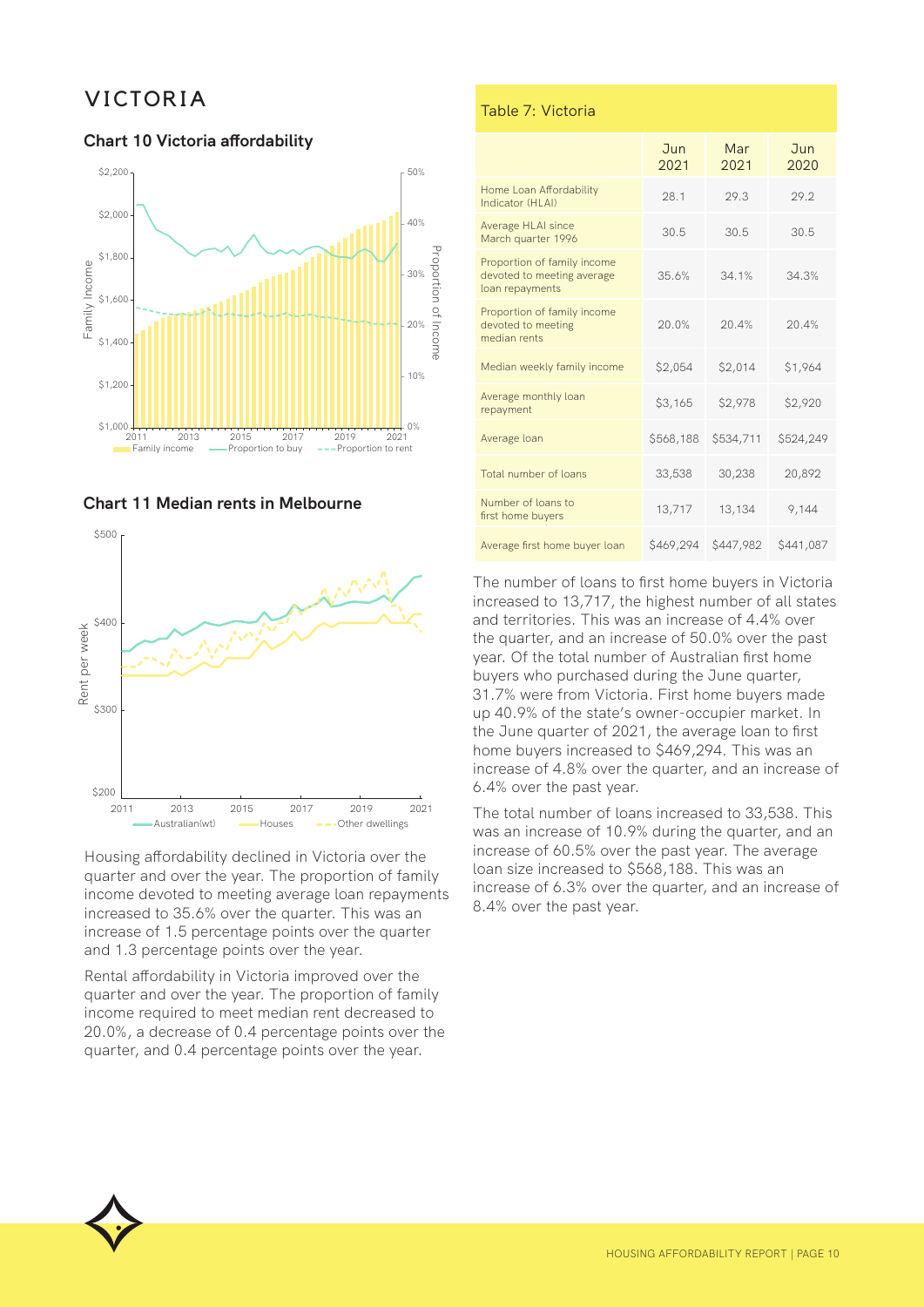## QUEENSLAND

**Chart 12 Queensland affordability**

#### \$2,000 50% \$1,800  $10%$ Proportion of Proportion of e<br>00<br><u>DC</u><br>E \$1,400<br>E \$1,400 30%  $20<sup>o</sup>$ \$1,400 Inco me \$1,200 10%  $$1,000$   $1$ <br>2011  $0%$ 2011 2013 2015 2017 2019 2021 **Family income Proportion to buy Proportion to rent**





Housing affordability declined in Queensland over the quarter and over the year. The proportion of family income devoted to meeting average loan repayments increased to 31.7% over the quarter. This was an increase of 0.9 percentage points over the quarter and 2.0 percentage points over the year.

#### Table 8: Queensland

|                                                                              | $J$ <sub>un</sub><br>2021 | Mar<br>2021 | Jun<br>2020 |
|------------------------------------------------------------------------------|---------------------------|-------------|-------------|
| Home Loan Affordability<br>Indicator (HI AI)                                 | 31.6                      | 32.4        | 33.7        |
| Average HLAI since<br>March quarter 1996                                     | 31.4                      | 31.4        | 31.3        |
| Proportion of family income<br>devoted to meeting average<br>loan repayments | 31.7%                     | 30.8%       | 29.7%       |
| Proportion of family income<br>devoted to meeting<br>median rents            | 21.4%                     | 21.8%       | 21.0%       |
| Median weekly family income                                                  | \$1,871                   | \$1,839     | \$1,808     |
| Average monthly loan<br>repayment                                            | \$2,570                   | \$2,458     | \$2,326     |
| Average loan                                                                 | \$461,414                 | \$441,278   | \$417,577   |
| Total number of loans                                                        | 24,133                    | 24,531      | 14,104      |
| Number of loans to<br>first home buyers                                      | 8,313                     | 9,563       | 4,911       |
| Average first home buyer loan                                                | \$393,227                 | \$384,241   | \$375,260   |

Rental affordability in Queensland improved over the quarter. The proportion of family income required to meet median rent decreased to 21.4%, a decrease of 0.4 percentage points over the quarter. However, over the past year, rental affordability declined. The proportion of family income required to meet rental payments increased by 0.4 percentage points.

The number of loans to first home buyers in Queensland decreased to 8,313. This was a decrease of 13.1% over the quarter, but an increase of 69.3% over the past year. Of the total number of Australian first home buyers who purchased during the June quarter, 19.2% were from Queensland. First home buyers made up 34.4% of the state's owner-occupier market. In the June quarter of 2021, the average loan to first home buyers increased to \$393,227. This was an increase of 2.3% over the quarter, and an increase of 4.8% over the past year.

The total number of loans decreased to 24,133. This was a decrease of 1.6% during the quarter, but an increase of 71.1% over the past year. The average loan size increased to \$461,414. This was an increase of 4.6% over the quarter, and an increase of 10.5% over the past year.

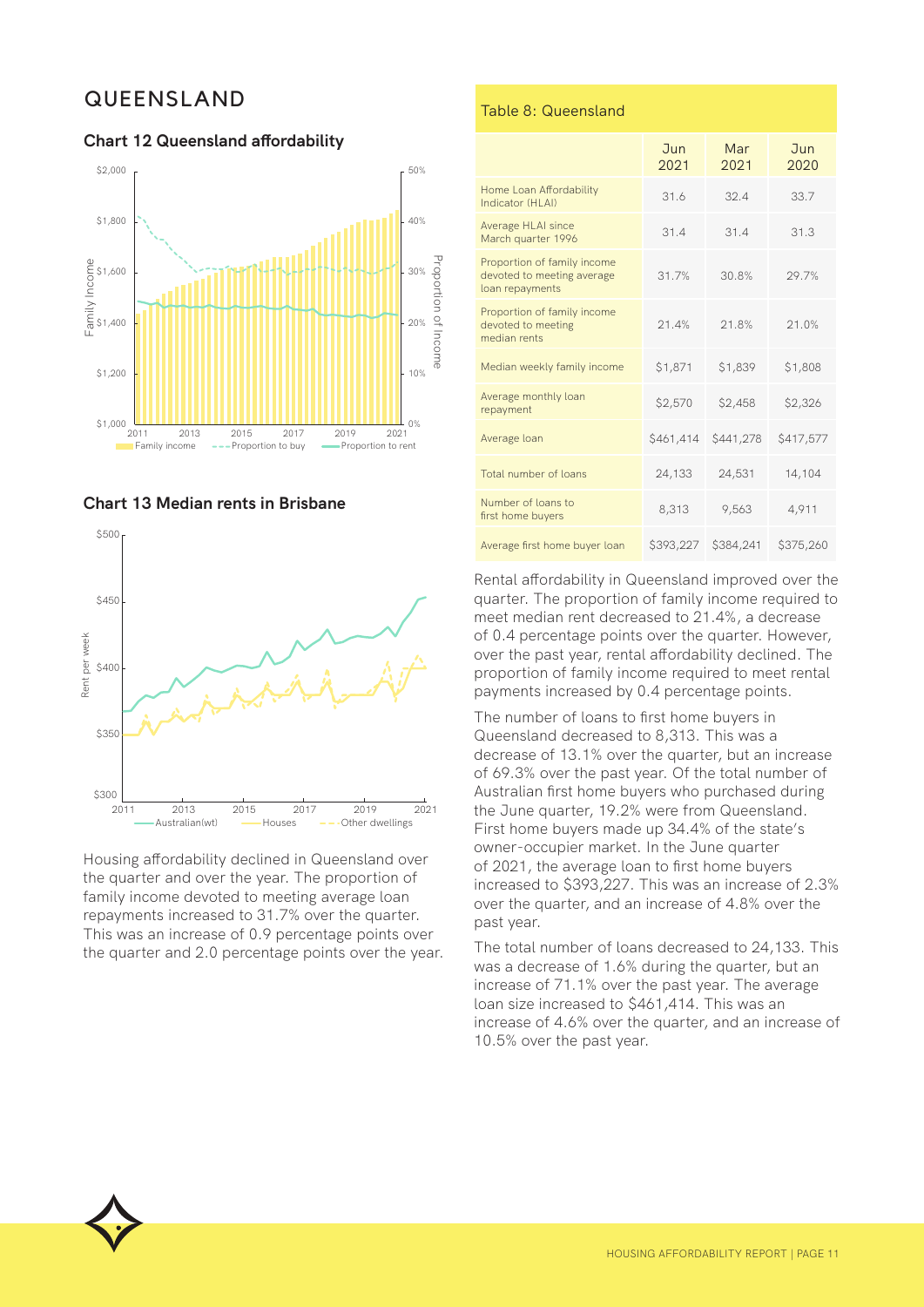## SOUTH AUSTRALIA

**Chart 14 South Australia affordability**







Housing affordability declined in South Australia over the quarter and over the year. The proportion of family income devoted to meeting average loan repayments increased to 30.6% over the quarter. This was an increase of 0.8 percentage points over the quarter and 1.1 percentage points over the year.

#### Table 9: South Australia

|                                                                              | <b>Jun</b><br>2021 | Mar<br>2021 | Jun<br>2020 |
|------------------------------------------------------------------------------|--------------------|-------------|-------------|
| Home Loan Affordability<br>Indicator (HI AI)                                 | 32.7               | 33.5        | 33.9        |
| Average HLAI since<br>March quarter 1996                                     | 36.1               | 36.1        | 36.2        |
| Proportion of family income<br>devoted to meeting average<br>loan repayments | 30.6%              | 29.8%       | 29.5%       |
| Proportion of family income<br>devoted to meeting<br>median rents            | 23.7%              | 24.1%       | 22.1%       |
| Median weekly family income                                                  | \$1,687            | \$1,657     | \$1,628     |
| Average monthly loan<br>repayment                                            | \$2,234            | \$2,143     | \$2,083     |
| Average loan                                                                 | \$401,109          | \$384,696   | \$374,046   |
| Total number of loans                                                        | 8,388              | 8,109       | 5,452       |
| Number of loans to<br>first home buyers                                      | 2,779              | 2,861       | 1,596       |
| Average first home buyer loan                                                | \$351,601          | \$339,427   | \$335,025   |

Rental affordability in South Australia improved over the quarter. The proportion of family income required to meet median rent decreased to 23.7%, a decrease of 0.4 percentage points over the quarter. However, over the past year, rental affordability declined. The proportion of family income required to meet rental payments increased by 1.6 percentage points.

The number of loans to first home buyers in South Australia decreased to 2,779. This was a decrease of 2.9% over the quarter, but an increase of 74.1% over the past year. Of the total number of Australian first home buyers who purchased during the June quarter, 6.4% were from South Australia. First home buyers made up 33.1% of the state's owner-occupier market. In the June quarter of 2021, the average loan to first home buyers increased to \$351,601. This was an increase of 3.6% over the quarter, and an increase of 4.9% over the past year.

The total number of loans increased to 8,388. This was an increase of 3.4% during the quarter, and an increase of 53.9% over the past year. The average loan size increased to \$401,109. This was an increase of 4.3% over the quarter, and an increase of 7.2% over the past year.

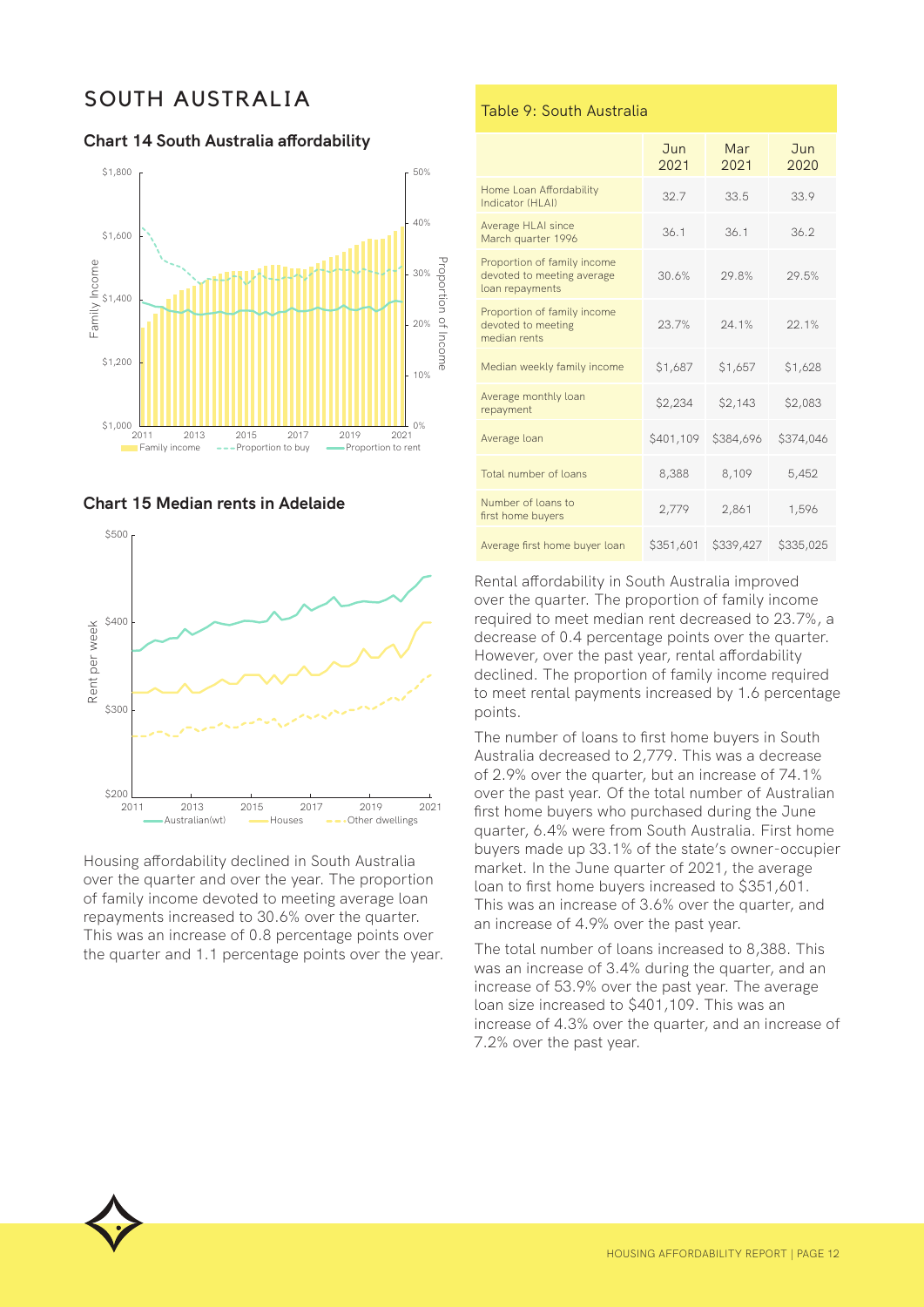## WESTERN AUSTRALIA

**Chart 16 Western Australia affordability**







Housing affordability declined in Western Australia over the quarter and over the year. The proportion of family income devoted to meeting average loan repayments increased to 26.5% over the quarter. This was an increase of 0.2 percentage points over the quarter and 1.1 percentage points over the year.

Rental affordability in Western Australia declined over the quarter and over the year. The proportion of family income required to meet median rent increased to 19.6%, an increase of 0.1 percentage points over the quarter and 2.7 percentage points over the year.

#### Table 10: Western Australia

|                                                                              | <b>Jun</b><br>2021 | Mar<br>2021 | <b>Jun</b><br>2020 |
|------------------------------------------------------------------------------|--------------------|-------------|--------------------|
| Home Loan Affordability<br>Indicator (HI AI)                                 | 37.7               | 38.1        | 39.4               |
| Average HLAI since<br>March quarter 1996                                     | 35.0               | 34.9        | 34.8               |
| Proportion of family income<br>devoted to meeting average<br>loan repayments | 26.5%              | 26.3%       | 25.4%              |
| Proportion of family income<br>devoted to meeting<br>median rents            | 19.6%              | 19.5%       | 16.9%              |
| Median weekly family income                                                  | \$2,087            | \$2,049     | \$2,012            |
| Average monthly loan<br>repayment                                            | \$2,399            | \$2,333     | \$2,215            |
| Average loan                                                                 | \$430,805          | \$418,859   | \$397,759          |
| Total number of loans                                                        | 14,069             | 14,990      | 6,826              |
| Number of loans to<br>first home buyers                                      | 6,221              | 7,269       | 3,196              |
| Average first home buyer loan                                                | \$368,028          | \$369,858   | \$354,756          |

The number of loans to first home buyers in Western Australia decreased to 6,221. This was a decrease of 14.4% over the quarter, but an increase of 94.6% over the past year. Of the total number of Australian first home buyers who purchased during the June quarter, 14.4% were from Western Australia. First home buyers made up 44.2% of the state's owneroccupier market. In the June quarter of 2021, the average loan to first home buyers decreased to \$368,028. This was a decrease of 0.5% over the quarter, but an increase of 3.7% over the past year.

The total number of loans decreased to 14,069. This was a decrease of 6.1% during the quarter, but an increase of 106.1% over the past year. The average loan size increased to \$430,805. This was an increase of 2.9% over the quarter, and an increase of 8.3% over the past year.

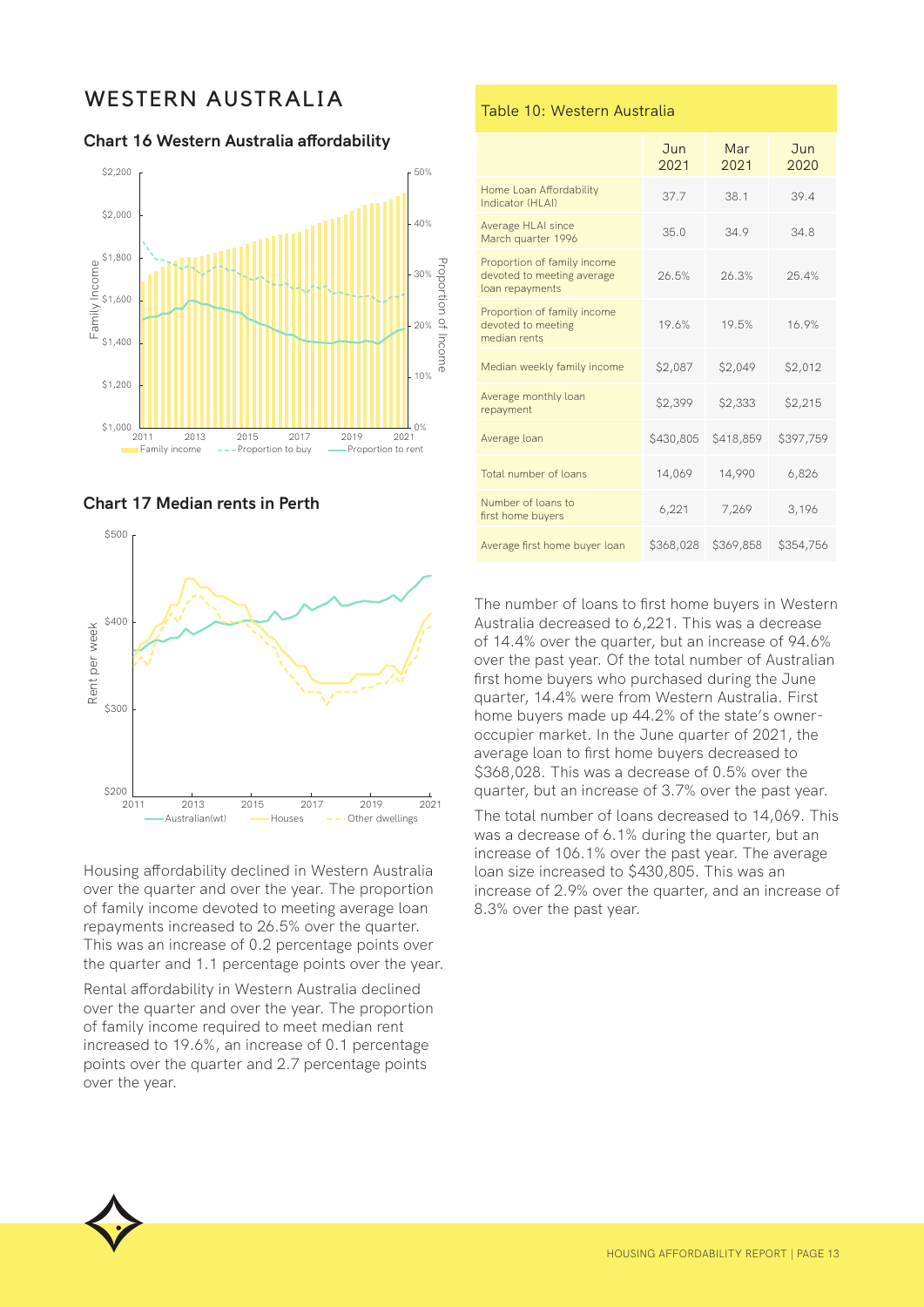## TASMANIA

#### **Chart 18 Tasmania affordability**







Housing affordability improved in Tasmania over the June quarter. The proportion of family income devoted to meeting average loan repayments decreased to 30.8% over the quarter. This was a decrease of 0.4 percentage points over the quarter. Housing affordability declined over the past year. The proportion of income required to meet home loan repayments increased by 1.8 percentage points.

#### Table 6: Tasmania

|                                                                              | <b>Jun</b><br>2021 | Mar<br>2021 | Jun<br>2020 |
|------------------------------------------------------------------------------|--------------------|-------------|-------------|
| Home Loan Affordability<br>Indicator (HI AI)                                 | 32.5               | 32.1        | 34.5        |
| Average HLAI since<br>March quarter 1996                                     | 38.7               | 38.7        | 38.9        |
| Proportion of family income<br>devoted to meeting average<br>loan repayments | 30.8%              | 31.2%       | 29.0%       |
| Proportion of family income<br>devoted to meeting<br>median rents            | 29.9%              | 29.9%       | 28.0%       |
| Median weekly family income                                                  | \$1,604            | \$1,573     | \$1,534     |
| Average monthly loan<br>repayment                                            | \$2,142            | \$2,126     | \$1,928     |
| Average loan                                                                 | \$384,525          | \$381,671   | \$346,129   |
| Total number of loans                                                        | 2,126              | 2,286       | 1,563       |
| Number of loans to<br>first home buyers                                      | 741                | 776         | 518         |
| Average first home buyer loan                                                | \$333,333          | \$333,634   | \$302,896   |

Rental affordability in Tasmania remained stable over the quarter. The proportion of family income required to meet median rent remained level over the quarter, at 29.9%.However, over the past year, rental affordability declined. The proportion of family income required to meet rental payments increased by 1.8 percentage points.

The number of loans to first home buyers in Tasmania decreased to 741. This was a decrease of 4.5% over the quarter, but an increase of 43.1% over the past year. Of the total number of Australian first home buyers who purchased during the June quarter, 1.7% were from Tasmania. First home buyers made up 34.9% of the state's owner-occupier market. In the June quarter of 2021, the average loan to first home buyers decreased to \$333,333. This was a decrease of 0.1% over the quarter, but an increase of 10.0% over the past year. Among all the states and territories, this is the highest annual increase in the average first home buyer loan.

The total number of loans decreased to 2,126. This was a decrease of 7.0% during the quarter, but an increase of 36.0% over the past year. The average loan size increased to \$384,525. This was an increase of 0.7% over the quarter, and an increase of 11.1% over the past year.

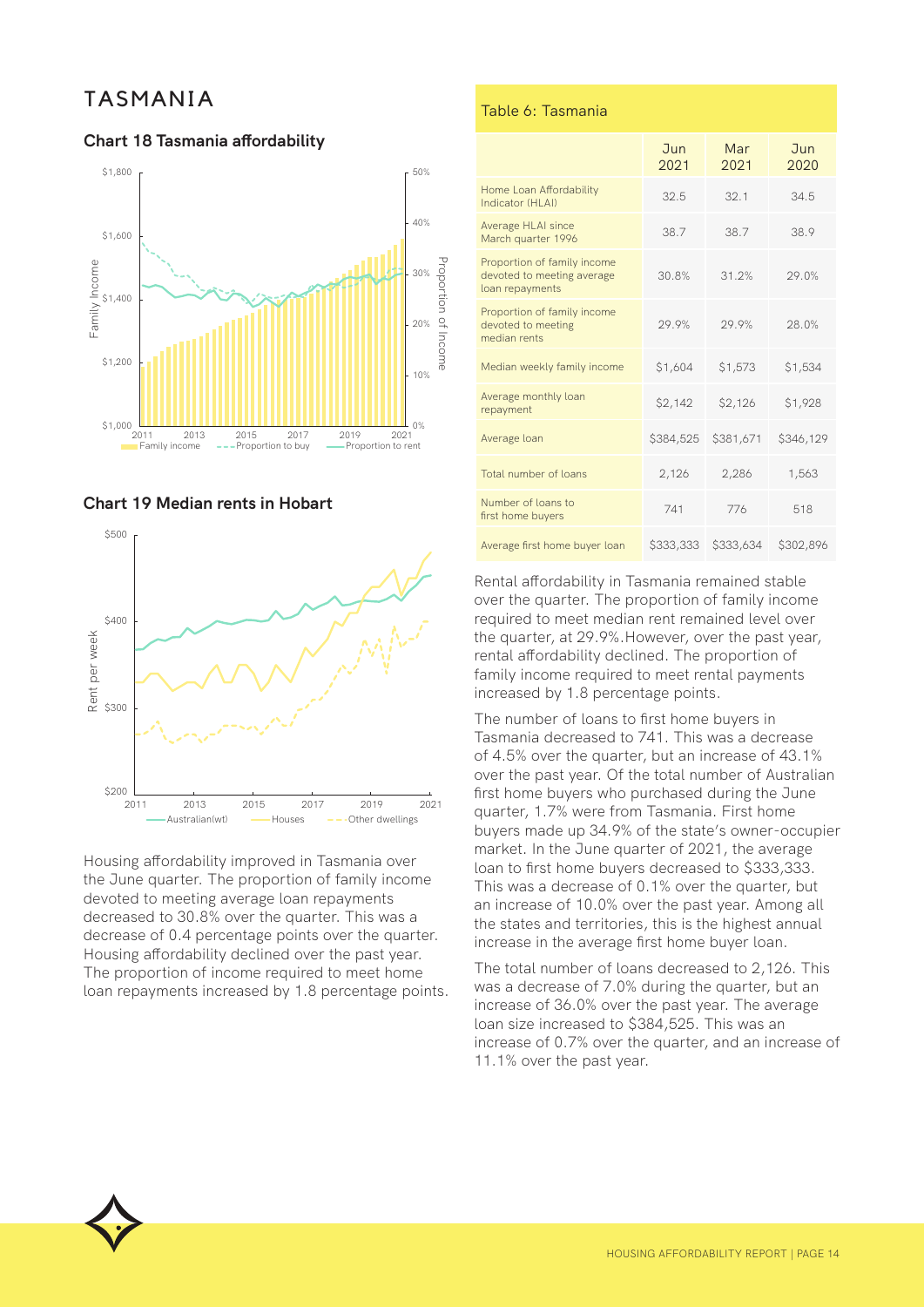## NORTHERN TERRITORY

**Chart 20 Northern Territory affordability**



**Chart 21 Median rents in Darwin**



Housing affordability improved in the Northern Territory over the June quarter. The proportion of family income devoted to meeting average loan repayments decreased to 23.7% over the quarter. This was a decrease of 1.3 percentage points over the quarter. Housing affordability declined over the past year. The proportion of income required to meet home loan repayments increased by 1.7 percentage points. The Northern Territory remained the most affordable state or territory to purchase.

#### Table 12: Northern Territory

|                                                                              | <b>Jun</b><br>2021 | Mar<br>2021 | Jun<br>2020 |
|------------------------------------------------------------------------------|--------------------|-------------|-------------|
| Home Loan Affordability<br>Indicator (HI AI)                                 | 42.2               | 40.1        | 45.4        |
| Average HLAI since<br>March quarter 1996                                     | 38.5               | 38.4        | 38.3        |
| Proportion of family income<br>devoted to meeting average<br>loan repayments | 23.7%              | 25.0%       | 22.0%       |
| Proportion of family income<br>devoted to meeting<br>median rents            | 25.9%              | 25.6%       | 21.5%       |
| Median weekly family income                                                  | \$2,135            | \$2,106     | \$2,105     |
| Average monthly loan<br>repayment                                            | \$2,193            | \$2,277     | \$2,010     |
| Average loan                                                                 | \$393,757          | \$408,880   | \$360,927   |
| Total number of loans                                                        | 865                | 732         | 453         |
| Number of loans to<br>first home buyers                                      | 350                | 357         | 211         |
| Average first home buyer loan                                                | \$366,286          | \$392,717   | \$377,725   |

Rental affordability in the Northern Territory declined over the quarter and over the year. The proportion of family income required to meet median rent increased to 25.9%, an increase of 0.3 percentage points over the quarter, and 4.4 percentage points over the year.

The number of loans to first home buyers in the Northern Territory decreased to 350. This was a decrease of 2.0% over the quarter, but an increase of 65.9% over the past year. Of the total number of Australian first home buyers who purchased during the June quarter, 0.8% were from the Northern Territory. First home buyers made up 40.5% of the state's owner-occupier market. In the June quarter of 2021, the average loan to first home buyers decreased to \$366,286. This was decrease of 6.7% over the quarter, and a decrease of 3.0% over the past year.

The total number of loans increased to 865. This was an increase of 18.2% during the quarter, and an increase of 90.9% over the past year. The average loan size decreased to \$393,757. This was a decrease of 3.7% over the quarter, but an increase of 9.1% over the past year.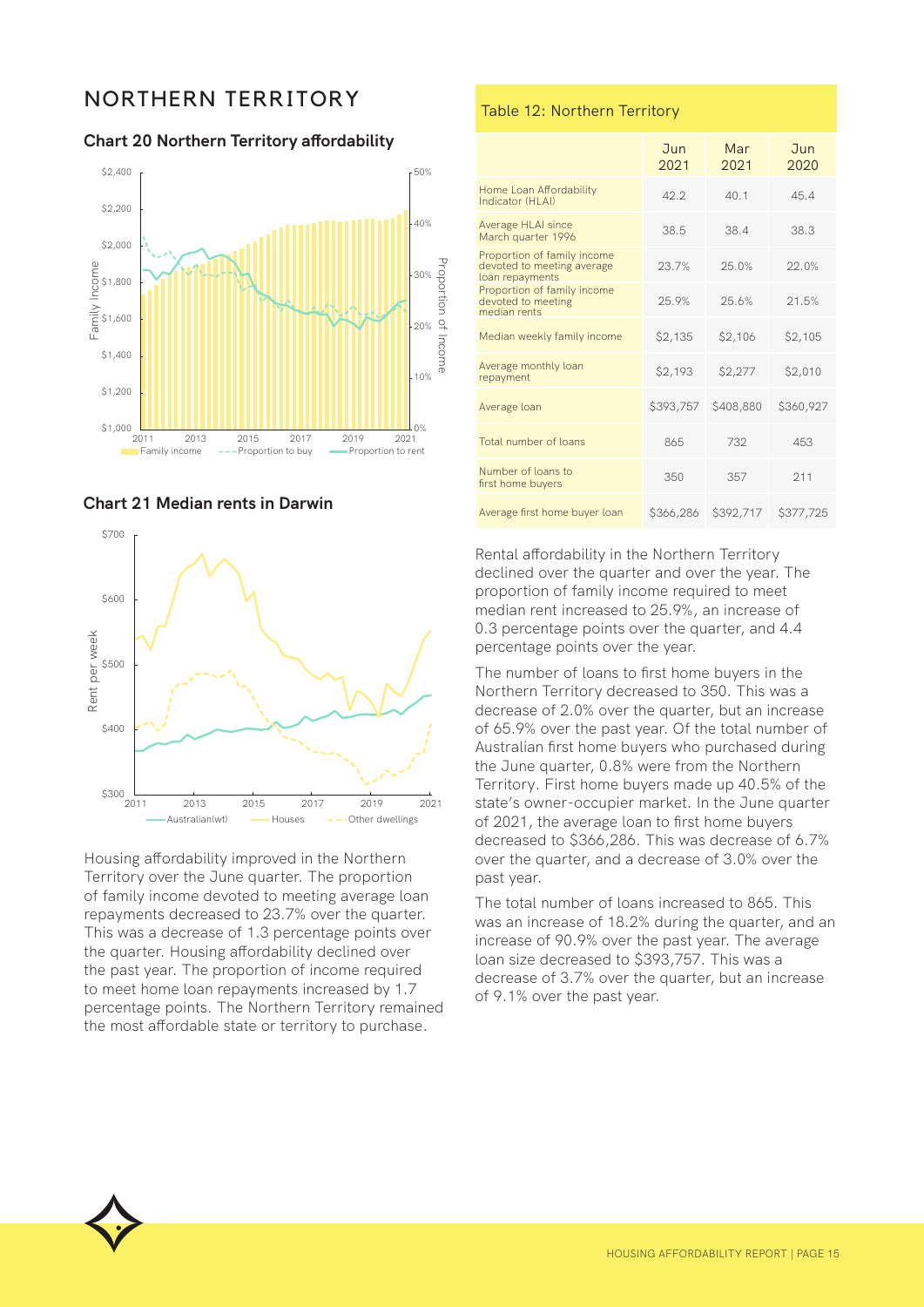## AUSTRALIAN CAPITAL **TERRITORY**

#### **Chart 22 Australian Capital Territory**







Housing affordability declined in the Australian Capital Territory over the quarter and over the year. The proportion of family income devoted to meeting average loan repayments increased to 26.3% over the quarter. This was an increase of 0.5 percentage points over the quarter and 1.4 percentage points over the year.

#### Table 13: Australian Capital Territory

|                                                                              | <b>Jun</b><br>2021 | Mar<br>2021 | Jun<br>2020 |
|------------------------------------------------------------------------------|--------------------|-------------|-------------|
| Home Loan Affordability<br>Indicator (HLAI)                                  | 38.0               | 38.7        | 40.2        |
| Average HLAI since<br>March quarter 1996                                     | 42.1               | 42.1        | 42.2        |
| Proportion of family income<br>devoted to meeting average<br>loan repayments | 26.3%              | 25.8%       | 24.9%       |
| Proportion of family income<br>devoted to meeting<br>median rents            | 21.5%              | 21.5%       | 20.8%       |
| Median weekly family income                                                  | \$2,694            | \$2,646     | \$2,600     |
| Average monthly loan<br>repayment                                            | \$3,075            | \$2,963     | \$2,804     |
| Average loan                                                                 | \$552,093          | \$531,970   | \$503,398   |
| Total number of loans                                                        | 2,676              | 2,299       | 2,001       |
| Number of loans to<br>first home buyers                                      | 877                | 850         | 682         |
| Average first home buyer loan                                                | \$478,563          | \$470,118   | \$444,868   |

Rental affordability in the Australian Capital Territory remained stable over the quarter. The proportion of family income required to meet median rent remained at 21.5% over the quarter. However, over the past year, rental affordability declined. The proportion of family income required to meet rental payments increased by 0.7 percentage points.

The number of loans to first home buyers in the Australian Capital Territory increased to 877. This was an increase of 3.2% over the quarter, and an increase of 28.6% over the past year. Of the total number of Australian first home buyers who purchased during the June quarter, 2.0% were from the Australian Capital Territory. First home buyers made up 32.8% of the state's owner-occupier market. In the June quarter of 2021, the average loan to first home buyers increased to \$478,563. This was increase of 1.8% over the quarter, and an increase of 7.6% over the past year.

The total number of loans increased to 2,676. This was an increase of 16.4% during the quarter and an increase of 33.7% over the past year. The average loan size increased to \$552,093. This was an increase of 3.8% over the quarter and of 9.7% over the past year.